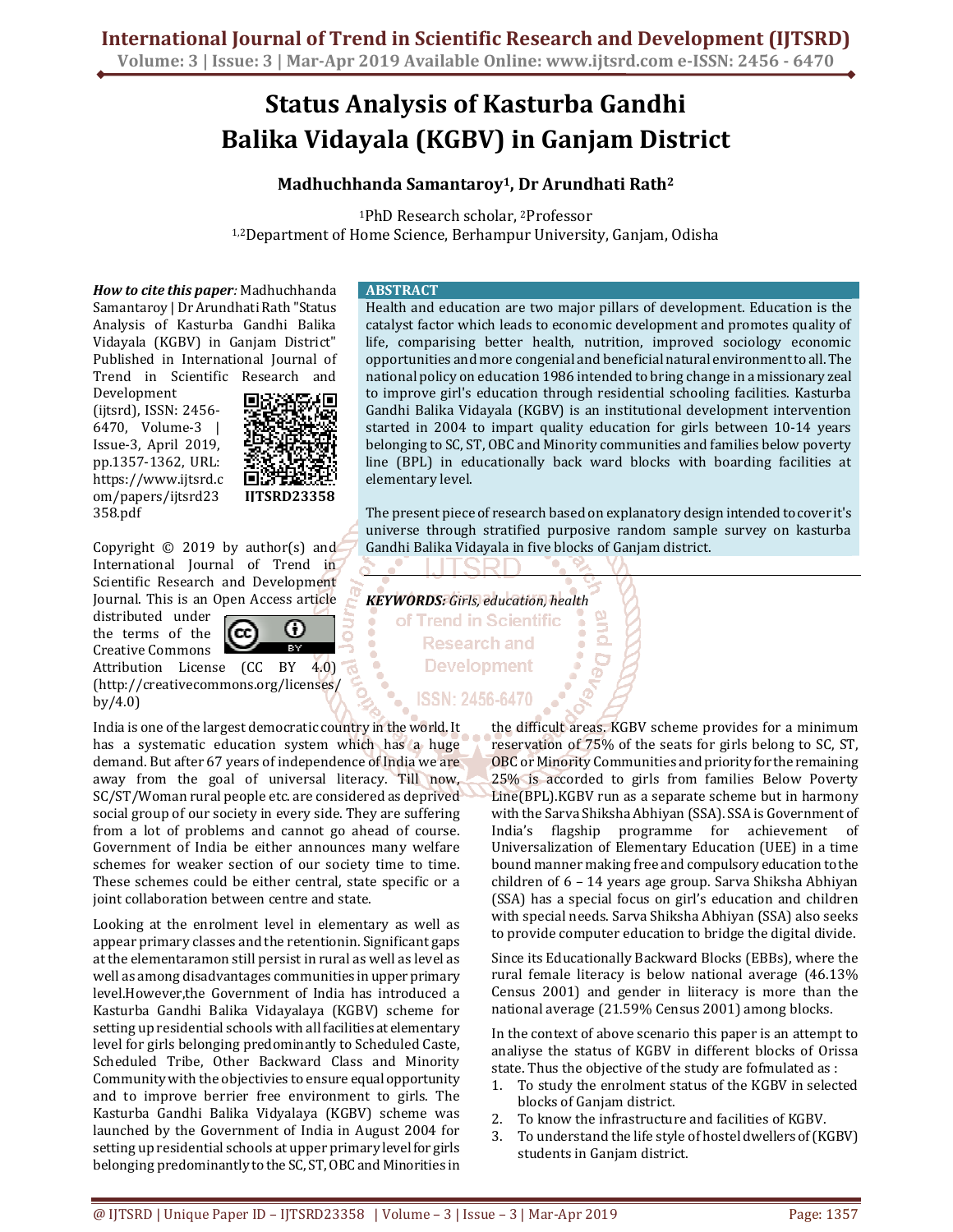- 4. To study food consumption pattern of students of Kasturba Gandhi Balik Vidayala(KGBV) .
- 5. To assess various facilities provided to the students of KGBV in the hostel.
- 6. To study about vocational training provided to the students of KGBV.
- 7. To know the views of students of KGBV regarding their problems and their suggestion for betterment of KGBV.

#### **Need of the study:**

Directive principle of state policy through Article 45 states that the state should provide free and compulsory education to all children of age of 14. Article 46 of our constitution states to promote the educational need of weaker sections of the society( SC, ST, OBC). As per this constitutional obligations through national policy of education various steps are taken for the girls education in our state. A number of centrally sponsored scheme are being continued, Kasturba Gandhi Balika Vidyalaya (KGBV) is one of them for improve girl child education of SC, ST, OBC, BPL and educationally backward classes. The main aim of study is to know about educational facilities and problems of Kasturba Gandhi Balika Vidyalaya (KGBV) hostel students in Ganjam district.

#### **SCOPE OF THE STUDY:**

There are 17 KGBV in Ganjam district of Odisha state out of which the researcher has selected five number of blocks . Thus the scope of this study has been confined to Kukudakhandi block, Hinjilicut block of Gopinathpur, Chhatrapur block of Rickapalli, Chikiti block of Ramachandrapur, Digapahandi block of Padmanavpur of Ganjam district. 100 number of samples selected from each Kasturba Gandhi Vidyalaka (KGBV) randomly for the U purpose of the study. of Trend in

# **METHODOLOGY:**

Tools and Tenchiques used:

In the present study primary data have been used. The researcher had prepared a set of questionnaire and open interview schedule to collect data further students of KGBV.The interviewing had later gone through a piolet study and the modification were being done looking in view the objects of the study.

The researcher had picked up 500 number of samples randomnly for the present study. The samples were choosen from all the categories of SC,ST,OBC and BPL students of five blocks ofKasturba Gandhi Balika Vidyalaya (KGBV) of

# Ganjam district. From each school 100 number of samples were picked up randomly for be purpose.

# **PROCEDURE OF DATA COLLECTION: -**

Researcher had selected five Kasturba Gandhi Balika Vidyalaya (KGBV) randomly from selected five blocks of Ganjam district. The researcher went for collection of data after obtaining formal permission from the Block Education Officer (BEO)/ Headmaster / Headmistress of different KGBV of Ganjam district and visited selected KGBV of Ganjam district during August and September,2014 for collection of data. The researcher personally met the students of KGBVs five blocks. Researcher also met Headmaster/Headmistress and teachers for collection of information through questionnaire. Researcher prepared questionnaire for the sample groups. The researcher conducted a pilot study and modified the questionare as required.

The researcher fastor interested with the Headmaster/Headmistress and collected infofmation by using questionare.The questionare comprises two parts,first part is connected with school profile and the second set of schedule is with regard to various facilities,services and problems of KGBVs.Researcher talked with the samples and interacted with them about by using questionnaire method and personal interview method regarding various facilities provided by Central Government and different problems faced by them in the hostel.After collection of data the researcher compiled the data and analysed the information by using numerical and percentage statistical method.

# **Result Analysis:**

The data collected by the researcher has been analyzed under the following sub headings:

#### Researd **Enrolment status:**  ا ما مىد

Table No. 1 shows student strength of different classes of KGBV of all five blocks. The data in the table reflects that in class 6th there were 8 number of students, in 7th class 39 number of students and in 8th class 53 number of students were enrolled in the year 2014 in Kukudakhandi block. In Hinjili block of Gopinathpur KGBV 30 number of students in 6th class, in 7th class 34 number of students and in 8th class 36 number of students were studying. In Chhatrapur block of Rickapalli. in 6th class 31 number of students, in 7th class 29 number of students and in 8th class 40 number of students were enrolled.

#### **Table No. 1**

| SI.<br>No. | Name of Kasturba Gandhi Balika<br>Vidyalaya (KGBV) (Block wise) | VI                                                                                                                                                                                                                                                                                                                                                                                                                        | VII         | <b>VIII</b> | <b>Total</b> |
|------------|-----------------------------------------------------------------|---------------------------------------------------------------------------------------------------------------------------------------------------------------------------------------------------------------------------------------------------------------------------------------------------------------------------------------------------------------------------------------------------------------------------|-------------|-------------|--------------|
|            | Kukudakhandi                                                    |                                                                                                                                                                                                                                                                                                                                                                                                                           | 39          | 53          | 100          |
| ∠          | Hiniili                                                         | 30                                                                                                                                                                                                                                                                                                                                                                                                                        | 34          | 36          | 100          |
| 3          | Chhatrapur                                                      | 31                                                                                                                                                                                                                                                                                                                                                                                                                        | 29          | 40          | 100          |
| 4          | Digapahandi                                                     |                                                                                                                                                                                                                                                                                                                                                                                                                           | 44          | 52          | 100          |
|            | Chikiti                                                         | 29                                                                                                                                                                                                                                                                                                                                                                                                                        | 46          | 25          | 100          |
|            | Total                                                           | 102 (20.4%)                                                                                                                                                                                                                                                                                                                                                                                                               | 192 (38.4%) | 206 (41.2%) | 500 (100%)   |
|            |                                                                 | $(T_1, \ldots, T_n, \ldots, T_n, \ldots, T_n, \ldots, T_n, \ldots, T_n, \ldots, T_n, \ldots, T_n, \ldots, T_n, \ldots, T_n, \ldots, T_n, \ldots, T_n, \ldots, T_n, \ldots, T_n, \ldots, T_n, \ldots, T_n, \ldots, T_n, \ldots, T_n, \ldots, T_n, \ldots, T_n, \ldots, T_n, \ldots, T_n, \ldots, T_n, \ldots, T_n, \ldots, T_n, \ldots, T_n, \ldots, T_n, \ldots, T_n, \ldots, T_n, \ldots, T_n, \ldots, T_n, \ldots, T_n$ |             |             |              |

(Figures in parenthesis indicate percentage)

In Digapahandi block of Padmanavpur Kasturba Gandhi Balika Vidyalaya (KGBV) 100 number of students were enrolled. In 6th class 4 number of students, in 7th class 46 number of students and in 8th class 52 number of students were enrolled. In Chikiti block of Ramachandrapur Kasturba Gandhi Balika Vidyalaya (KGBV) 100 number of students were enrolled where in 6th class 29 number of students, in 7th class 46 number of students and in 8th class 25 number of students were studying. In all the KGBV of five blocks of total number of students were 500 where in 6th class 102 (20.4%) number of students, in 7th class 192 (38.4%) number of students and in 8th class 206(41.2%) number of students were enrolled.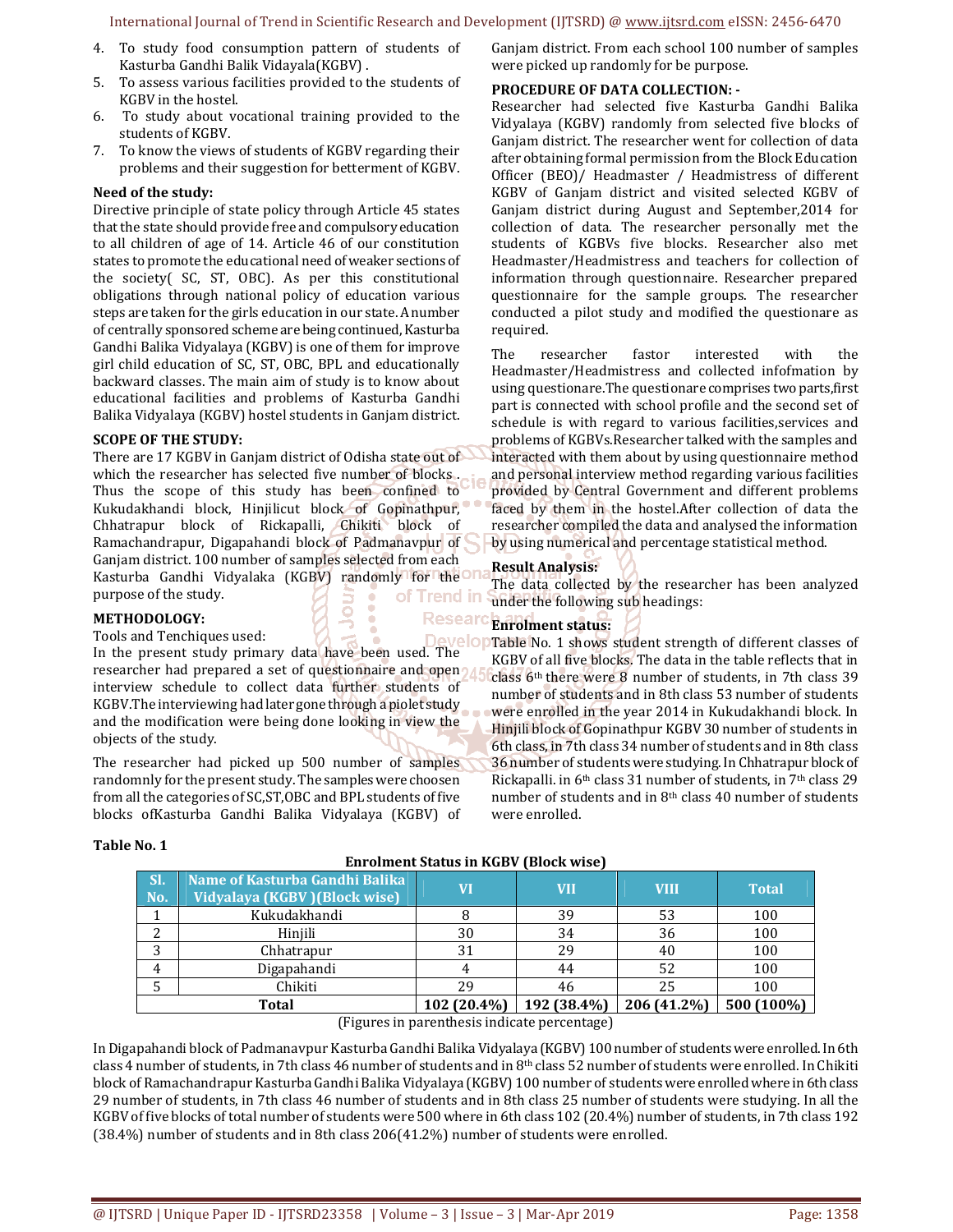Table No. 2 shows in Kukudakhandi KGBV there were 22 (22%) number of dropout students enrolled in 6<sup>th</sup> class and 2 (2%) number of dropout students enrolled in Ramachadrapur KGBV in class 6<sup>th</sup>, thus 24 (4.8%) number of dropout students were enrolled

| <b>SI. No.</b> 1 | Name of the Kasturba Gandhi Balika Vidyalaya (KGBV) (Block wise) | No. of Students (%) |
|------------------|------------------------------------------------------------------|---------------------|
|                  | Kukudakhandi                                                     | 22 (22%)            |
|                  | Hiniili                                                          |                     |
|                  | Chhatrapur                                                       |                     |
|                  | Digapahandi                                                      |                     |
|                  | Chikiti                                                          | 2(2%)               |
|                  | Total                                                            | 24 (4.8%)           |

**Table No. 2 Enrolment Status of Dropout Students in KGBV(Block wise)** 

**(**Figures in parenthesis indicates percentage)

# **FOOD PATTERN IN THE HOSTEL:**

Table No. 3 shows that their early morning breakfast used to be 6 pieces of biscuits from Sunday to Saturday, all holidays, festivals between 6.30 AM to 7AM. The students used to take school mid-day meal as their lunch from Monday to Saturday between 1 PM to 1.30 PM. A little variation was found on holidays and festivals for breakfast, lunch, evening tiffin and dinner. On Sunday breakfast they took suji halwa and banana between 9AM to 9.30AM.

| <b>Day</b>              | <b>Early morning</b><br>breakfast 6.30 to<br><b>7 AM</b> | <b>Breakfast 9AM</b><br>to 9.30AM                                | Lunch<br><b>1PM to 1.30PM</b>                               | <b>Evening Tiffin</b><br>5.30PM to 6PM | <b>Dinner</b><br><b>9PM to 9.30PM</b>                                                             |
|-------------------------|----------------------------------------------------------|------------------------------------------------------------------|-------------------------------------------------------------|----------------------------------------|---------------------------------------------------------------------------------------------------|
| Sunday                  | <b>Biscuit 6 Piece</b>                                   | Suji Halwa,<br>Banana                                            | Rice, dal, chicken<br>curry for vegetarian<br>paneer, salad | Puffed rice<br>mixture                 | Rice/roti, dalma,<br>potherb bhaja (sago)                                                         |
| Monday                  | <b>Biscuit 6 Piece</b>                                   | Suji Upama,<br>Dalma                                             | School mid-day<br>meal                                      | Sprouted<br>moong, sugar,<br>zaggry    |                                                                                                   |
| Tuesday                 | <b>Biscuit 6 Piece</b>                                   | Sattu, Ragi, Milk                                                | School mid- day<br>meahl Journal                            | Semiya kheer                           | Rice/roti, rajama<br>curry/todaka, bhaja,<br>pickle                                               |
| Wednesday               | <b>Biscuit 6 Piece</b>                                   | Chuda upama,<br>Dalma -                                          | School mid-day<br>meath and                                 | Chick-boiled<br>(buto)                 | Rice/roti, egg curry,<br>veg pamapada,<br>pickle                                                  |
| Thursday                | <b>Biscuit 6 Piece</b>                                   | Hotch potch of<br>rice and spices<br>(Khichidi) Curry,<br>pickle | elopment<br>School mid-day<br><b>Repeated</b>               | Pea-boil                               | Rice, drumstick<br>curry, patato, brinjle,<br>cakes of pasted<br>pluse, (bodi) pickle,<br>pampada |
| Friday                  | <b>Biscuit 6 Piece</b>                                   | Idle, Pea Curry                                                  | School mid-day<br>meal                                      | Pokoda                                 | Rice/roti, chlick<br>(Buto) curry, pickle                                                         |
| Saturday                | <b>Biscuit 6 Piece</b>                                   | Puri, Patato curry                                               | School mid-day<br>meal                                      | Chat, Pea-curry<br>Onion, pampada      | Rice, fish curry,<br>basan curry, chips,<br>salad                                                 |
| Holidays &<br>Festivals | <b>Biscuit 6 Piece</b>                                   | Puri, Patato curry,<br>sweets                                    | Rice, dal, chicken<br>curry for vegetarian<br>paneer, salad | Chick-boiled<br>(Buto)                 | Parata, Dalma, Milk                                                                               |

# **Table-3 Weekly Menu of Kasturba Gandhi Balika Vidyalaya (KGBV)**

They took their lunch between 1PM to 1.30PM. Sunday lunch included rice, dal, chicken curry, for vegetarian they were given paneer curry and salad. They took puffed rice mixture as evening tiffin between 5.30PM to 6PM on Sunday. Sunday dinner included rice, dal/roti, dalma, potherb (sago) bhaja between 9PM to 9.30PM.The students of Kasturba Gandhi Balika Vidyalaya (KGBV) used to take mid-day meal as their lunch from Monday to Saturday between 1 PM to 1.30PM. Monday's breakfast was suji upama and dalma. They were taking sprouted moong dal with sugar/jaggry as Monday evening tiffin between 5.30 PM to 6 PM. They were taking rice/roti, soyabin curry, bhaja, pickle as dinner between 9PM to 9.30PM on Monday. On Tuesday they had sattu, ragi and milk as their breakfast between 9AM to 9.30 AM. They had semiya kheer as evening tiffin between 5.30 PM to 6PM. Tuesday dinner included rice, roti, rajama curry, tadoka and pickle between 9PM to 9.30PM. On Wednesday they were taking chuda upama and dalma between 9AM to 9.30AM as their breakfast. They ate boiled pea (buto) as evening tiffin between 5.30 PM to 6PM. In dinner they were taking rice/roti, egg curry for vegetarian pickle and pampada between 9PM to 9.30PM on Wednesday. On Thursday they had hotch potch of rice and spieces (Khichidi) patato curry and pickle as their breakfast between 9AM to 9.30 AM. They were taking peas (boiled) as evening tiffin between 5.30PM to 6Pm. In dinner rice, drumstick curry, patato, brinjle, cakes of pasted rice (bodi) pickle and pampada were served between 9PM to 9.30PM on Thursday. On Friday they were taking Idli, Pea curry as their breakfast between 9AM to 9.30AM, they took pokoda as their evening tiffin between 5.30PM to 6PM, and in dinner rice/roti, chick (buto) curry, pickle were served between 9PM to 9.30PM on Friday. On Saturday they ate puri, patato curry as their breakfast. They ate chat-pea curry, onion, pampada as their evening tiffin. They in dinner rice, fish curry, basan curry, chips and salad were served between 9PM to 9.30PM on Saturday. On holidays and festivals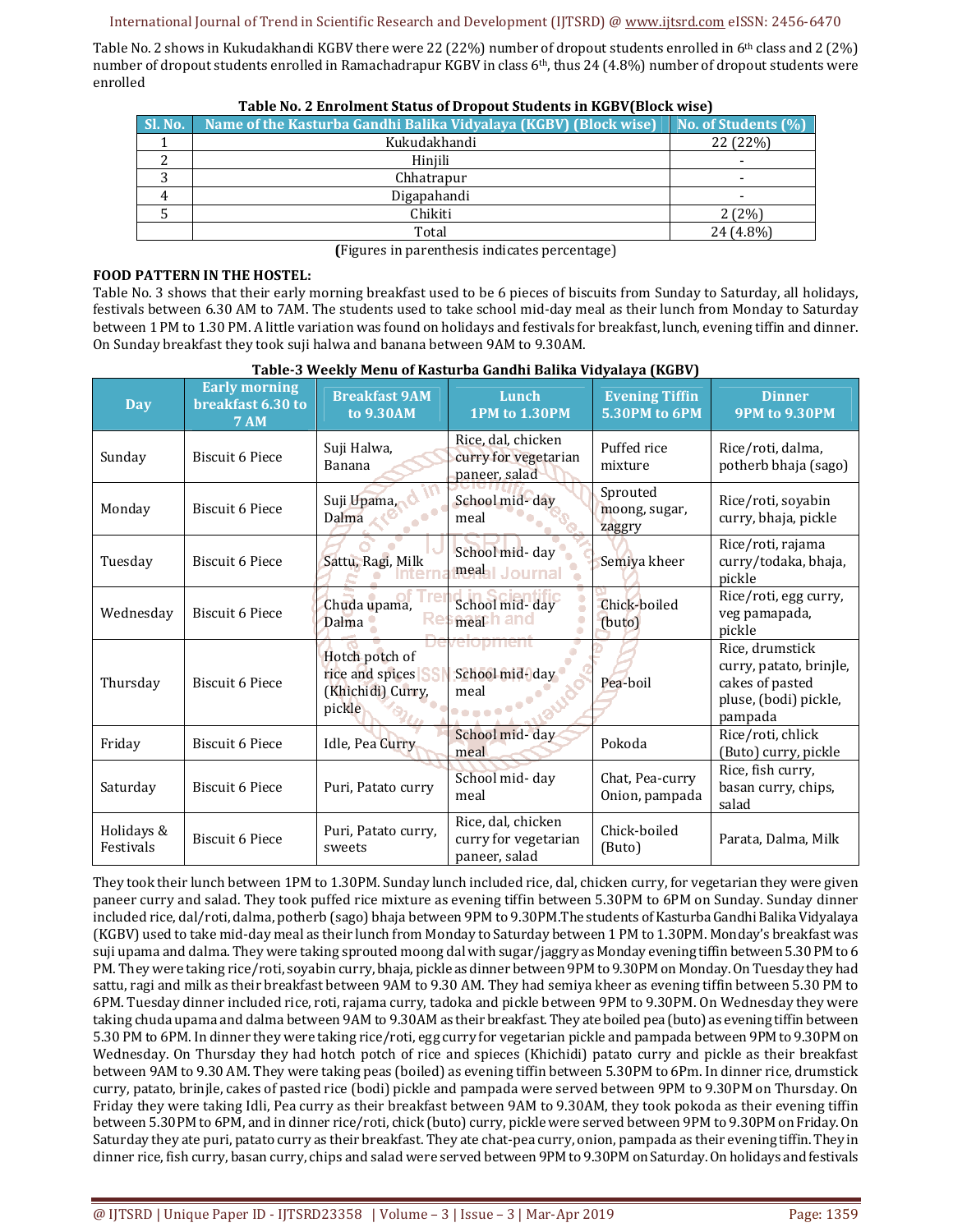days puri, potato and sweets as were served their breakfast. They were taking rice, dal, paneer curry, salad, pampada, and khata as lunch between 1Pm to 1.30PM, on holidays and festivals. They were eating chick (buto) boiled as their evening tiffin. In dinner dinner paratha, dalma and milk were served between 9PM to 9.30PM on holidays and festivals.

# **PATTERN OF LIVING:**

 Table No.4 shows the pattern of living style from Monday to Friday in a week. The students used to get up from bed around 5 AM in the morning and they finished their daily routine between 6AM. Thereafter they used to attend prayer, drill and yoga till 6.30 AM. After 6.30AM they were attending gardening and school cleaning work (up to 7AM). Thereafter they had remedial teaching classes taken by part time teachers from 7AM to 9AM and they take their breakfast from 9AM to 9.30AM. During 9.30 AM to 10 AM they used to get ready to go to school. They used to remain in the school from 10AM to 1PM and were attending their classes as per time table. They used to take their lunch between 1 PM to 1.30 PM. After lunch again they were attending classes up to 4 PM. They took rest from 4 PM to 4.30 PM in the hostel. From 4.30 PM to 5.30 PM they used to pray. Again they had their prayer and then they read newspaper till 6.30 PM. Again they used to attend

**Table no-4 (KGBV) (Monday to Friday)** 

| Table no-4 (KGBV) (Monday to Friday) |                      |         |                  |                  |                      |  |  |  |  |
|--------------------------------------|----------------------|---------|------------------|------------------|----------------------|--|--|--|--|
|                                      | <b>Morning</b>       |         | <b>Afternoon</b> | <b>Evening</b>   |                      |  |  |  |  |
| 5AM                                  | Daily work           | 10AM to | school           | 4.30PM to 5.30PM | Playing              |  |  |  |  |
| to 6AM                               |                      | 1PM     | hours study      |                  |                      |  |  |  |  |
| 6AM to                               | Prayer, Drill, Yoga  | 1PM to  | Lunch            | 5.30PM to 6.30PM | Prayer, reading      |  |  |  |  |
| 6.30AM                               |                      | 1.30PM  | Break            |                  | newspaper            |  |  |  |  |
| 6.30AM                               | Gardening, School    | 1.30PM  | school           | 6.30PM to 7.30PM | Life skill training  |  |  |  |  |
| to 7AM                               | clean                | to 4 PM | hours study      |                  |                      |  |  |  |  |
| 7AM                                  | Remedial teaching    | 4PM to  | Rest             | 7.30PM to 8.30PM | Remedial teaching    |  |  |  |  |
| to 9AM                               | by part time teacher | 4.30 PM |                  |                  | by part time teacher |  |  |  |  |
| 9AM to                               | <b>Breakfast</b>     |         |                  | 8.30PM to 9.30PM | Watching T.V.        |  |  |  |  |
| 9.30AM                               |                      |         |                  |                  |                      |  |  |  |  |
| 9.30AM                               | Ready for school     |         | Scien            | 9.30PM to 10PM   | Dinner               |  |  |  |  |
| to 10AM                              |                      |         |                  |                  |                      |  |  |  |  |
|                                      |                      |         |                  | 10PM             | Go to bed            |  |  |  |  |

life skill training class from 6.30PM to 7.30PM. From 7.30 PM to 8.30 PM they used to attend remedial teaching classes taken by part time teachers. After classes were over they used to watch television programmes from 8.30 PM to 9.30 PM. They finished their dinner between 10PM and thereafter they had their rest and sleep.

Table No.5 shows the pattern of living of Saturday. There was a little bit difference in programme of Saturday. On Saturday as usual they used to get up and finished their daily work between 5AM to 6AM. They attend prayer, yoga and drill between 6AM to 6.30 AM. **Table 1 Development of Saturday 3** 

| Table no- 5 Pattern of Living of Saturday of KGBV |                                   |                          |                                 |                  |                                            |  |  |  |  |
|---------------------------------------------------|-----------------------------------|--------------------------|---------------------------------|------------------|--------------------------------------------|--|--|--|--|
| <b>Morning</b>                                    |                                   | <b>Afternoon</b>         |                                 | <b>Evening</b>   |                                            |  |  |  |  |
| 5AM to<br>6AM                                     | Daily work                        | 10AM to 1PM              | school hours<br>study $\bullet$ | 5.30PM to 6.30PM | Prayer, reading<br>newspaper               |  |  |  |  |
| 6AM to<br>6.30AM                                  | Prayer, Drill,<br>Yoga            | 1PM to 1.30PM            | Rest                            | 6.30PM to 8PM    | Learning different<br>song, dance, drawing |  |  |  |  |
| 6.30AM<br>to 7AM                                  | Ready for<br>school,<br>breakfast | 1.30PM to 4<br><b>PM</b> | Gardening                       | 8PM to 9PM       | Remedial teaching<br>by part time teacher  |  |  |  |  |
| 7AM to<br>11AM                                    | school hours<br>study             | 4PM to 4.30<br>PM        | Vocational<br>training          | 9PM to 9.30PM    | Watching T.V.                              |  |  |  |  |
|                                                   |                                   |                          |                                 | 9.30PM to 10PM   | Dinner                                     |  |  |  |  |
|                                                   |                                   |                          |                                 | 10PM             | Go to bed                                  |  |  |  |  |

 As on Saturday there was morning classes, they used to get themselves ready for school and had breakfast between 6.30 AM to 7AM. From 7AM to till 11 AM they were in the school, they took rest from 11AM to 3PM. They were doing gardening work from 3PM to 4PM. Thereafter had their prayer, read newspaper during 5.30PM to 6.30PM, from 6.30PM to 8PM they were attending different extracurricular activities such as dance, song and drawing. They attend remedial teaching classes from 8PM to 9PM. They used to take dinner between 9.30PM to 10PM. After dinner they used to go to bed at 10PM. Table No.6 shows the pattern of living on Sunday in Kasturba Gandhi Balika Vidyalaya (KGBV).

| Table-6 Pattern of Living of Sunday of KGBV |                                                          |                   |                         |                |                              |  |  |  |  |
|---------------------------------------------|----------------------------------------------------------|-------------------|-------------------------|----------------|------------------------------|--|--|--|--|
|                                             | <b>Morning</b>                                           |                   | <b>Afternoon</b>        | <b>Evening</b> |                              |  |  |  |  |
| 5AM to<br>9AM                               | Daily work, school boundary<br>and clean room, breakfast | 11AM to<br>1PM    | Vocational<br>Training  | 6PM to 6.30PM  | Prayer, reading<br>newspaper |  |  |  |  |
| 9AM to<br>11AM                              | Health Checkup                                           | 1PM to<br>1.30PM  | Meeting with<br>parents | 6.30PM to 7PM  | Student union                |  |  |  |  |
|                                             |                                                          | 4 PM              | Rest                    | 7PM to 9PM     | Film show                    |  |  |  |  |
|                                             |                                                          | 4PM to<br>4.30 PM | Life skill<br>training  | 10PM           | Dinner and Sleep             |  |  |  |  |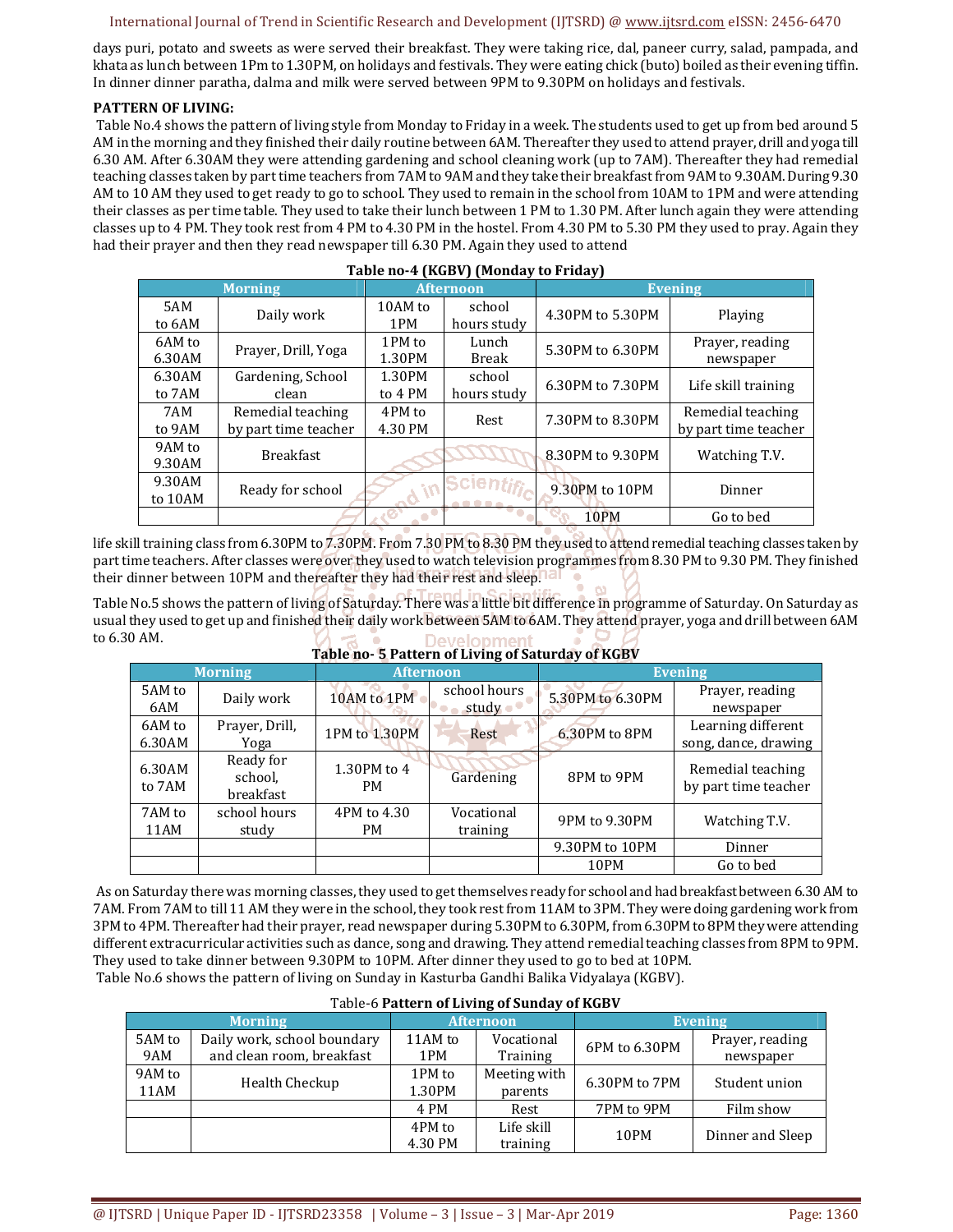On Sunday students of Kasturba Gandhi Balika Vidyalaya (KGBV) had their daily morning work between 5AM to 9AM. Thereafter they used to clean school boundary and school class room, then they used to take their breakfast. After breakfast they went health-checkup programme up to 11AM. They had vocational training programme from 11AM to 1PM. From 1 PM to 3PM they were meeting their parents who had come from their villages. The students used to take rest from 3PM to 4PM. They were attending life skill training in the hostel from 4PM to 5PM. They were attending prayer and read newspaper from 6PM to 6.30PM. They took part in discussion of student union between 6.30 PM to 7.30 PM. Thereafter they were watching film show from 7PM to 9PM. After film show they had their dinner and at 10.PM they had their night sleep.

#### **FACILITIES:**

Table No. 7 shows various facilities provided to Kasturba Gandhi Balika Vidyalaya (KGBV) students. All the Kasturba Gandhi Balika Vidyalaya (KGBV) are provided with facilities of water, electricity, toilet, television, newspaper, warden, peon, watchman, teaching aid, holidays and vacations, telephone, kitchen room, playground, observation festival, scholarship, savings bank account, picnic, examination, vocational training, library, health-check-up, extra-curricular activities, meeting with parents, study material, note book, computer laboratory, all necessary of adolescent girls, play

|                            | <b>Name of the Block</b>                    |           |                |           |                   |           |                    |                |            |           |
|----------------------------|---------------------------------------------|-----------|----------------|-----------|-------------------|-----------|--------------------|----------------|------------|-----------|
| <b>Facilities</b>          | <b>Kukudakhandi</b>                         |           | <b>Hinjili</b> |           | <b>Chhatrapur</b> |           | <b>Digapahandi</b> |                | Chikiti    |           |
|                            | <b>Yes</b>                                  | <b>No</b> | <b>Yes</b>     | <b>No</b> | <b>Yes</b>        | <b>No</b> | <b>Yes</b>         | <b>No</b>      | <b>Yes</b> | <b>No</b> |
| Water supply               | Yes                                         |           | Yes            |           | Yes               |           | Yes                |                | Yes        |           |
| Electricity                | Yes                                         |           | Yes            |           | Yes               |           | Yes                |                | Yes        |           |
| Toilet                     | Yes                                         |           | Yes            |           | Yes               |           | Yes                |                | Yes        |           |
| Television                 | Yes                                         |           | Yes            |           | Yes               |           | Yes                |                | Yes        |           |
| Newspaper                  | Yes                                         |           | Yes            |           | Yes               |           | Yes                |                | Yes        |           |
| Warden                     | Yes                                         |           | Yes            |           | Yes               |           | Yes                |                | Yes        |           |
| Peon                       | Yes                                         |           | Yes            |           | Yes               |           | Yes                |                | Yes        |           |
| Watchman                   | Yes                                         |           | Yes            |           | Yes               |           |                    | N <sub>o</sub> | Yes        |           |
| Teaching aid               | Yes                                         | $\bullet$ | <b>Yes</b>     |           | <b>Yes</b>        |           | Yes                |                | Yes        |           |
| Holiday and vacation       | $\bullet$<br>Yes                            |           | Yes            | $\bullet$ | Yes               |           | Yes                |                | Yes        |           |
| Uniform                    | Yes                                         |           | Yes            |           | Yes               |           | Yes                |                | Yes        |           |
| Telephone                  | Yes                                         |           | Yes            |           | o                 | <b>No</b> | Yes                |                | Yes        |           |
| Kitchen room               | Yes                                         |           | Yes            |           | Yes               |           | Yes                |                | Yes        |           |
| Mid day meal               | Yes<br>$\mathsf{T}_{\mathsf{M} \mathsf{C}}$ |           | Yes            |           | Yes               |           | Yes                |                | Yes        |           |
| Proper food                | Yes                                         |           | Yes            |           | Yes               |           | Yes                |                | Yes        |           |
| Observation festival       | Yes                                         |           | Yes            |           | Yes               |           | Yes                |                | Yes        |           |
| Scholarship                | Yes                                         | е         | Yes            |           | Yes               |           | Yes                |                | Yes        |           |
| Savings bank a/c           | Yes <sup></sup>                             |           | Yes            |           | <b>Yes</b>        |           | Yes                |                | Yes        |           |
| Picnic                     | ю<br>Yes                                    | L         | Yes            | υ         | Yes               |           | Yes                |                | Yes        |           |
| Examination                | Yes<br>$\bullet$                            |           | Yes            |           | Yes               |           | Yes                |                | Yes        |           |
| Playground                 | Yes                                         | . .       | Yes            |           |                   | No        | Yes                |                | Yes        |           |
| Vocational training        | Yes                                         |           | Yes            |           | Yes               |           | Yes                |                | Yes        |           |
| Library                    | Yes                                         |           | Yes            |           | Yes               |           | Yes                |                | Yes        |           |
| Health Checkup             | Yes                                         |           | Yes            |           | Yes               |           | Yes                |                | Yes        |           |
| Extracurricular activities | Yes                                         |           | Yes            |           | Yes               |           | Yes                |                | Yes        |           |
| Meeting with parents       | Yes                                         |           | Yes            |           | Yes               |           | Yes                |                | Yes        |           |
| Study material             | <b>Name of the Block</b>                    |           | Yes            |           | Yes               |           | Yes                |                | Yes        |           |

| Table no-7 Facilities Provided in Kasturba Gandhi Balika Vidyalaya (KGBV) |  |  |  |  |  |  |  |
|---------------------------------------------------------------------------|--|--|--|--|--|--|--|
|---------------------------------------------------------------------------|--|--|--|--|--|--|--|

|                                       | <b>Kukudakhandi</b> |           |                |           |                   |                |                    |                |                |           |  |
|---------------------------------------|---------------------|-----------|----------------|-----------|-------------------|----------------|--------------------|----------------|----------------|-----------|--|
| <b>Facilities</b>                     | <b>Yes</b>          |           | <b>Hiniili</b> |           | <b>Chhatrapur</b> |                | <b>Digapahandi</b> |                | <b>Chikiti</b> |           |  |
|                                       | <b>Yes</b>          | <b>No</b> | Yes            | <b>No</b> | <b>Yes</b>        | <b>No</b>      | <b>Yes</b>         | N <sub>o</sub> | Yes            | <b>No</b> |  |
| Note book                             | <b>Yes</b>          |           | <b>Yes</b>     |           | Yes               |                | Yes                |                | <b>Yes</b>     |           |  |
| Computer Lab                          | <b>Yes</b>          |           |                | No        | Yes               |                | Yes                |                | <b>Yes</b>     |           |  |
| All necessities of<br>adolescent girl | Yes                 |           | Yes            |           | Yes               |                | Yes                |                | <b>Yes</b>     |           |  |
| Play equipments                       | Yes                 |           | Yes            |           | Yes               |                | Yes                |                | <b>Yes</b>     |           |  |
| School bag, pen, pencil               | <b>Yes</b>          |           | <b>Yes</b>     |           | <b>Yes</b>        |                | Yes                |                | <b>Yes</b>     |           |  |
| Umbrella                              | <b>Yes</b>          |           | <b>Yes</b>     |           | <b>Yes</b>        |                | Yes                |                | <b>Yes</b>     |           |  |
| Shoes, Soap                           | <b>Yes</b>          |           | Yes            |           | Yes               |                | Yes                |                | <b>Yes</b>     |           |  |
| Scale                                 | <b>Yes</b>          |           | <b>Yes</b>     |           | <b>Yes</b>        |                | Yes                |                | <b>Yes</b>     |           |  |
| Sampoo, Comb, hair oil                |                     |           | <b>Yes</b>     |           | <b>Yes</b>        |                | Yes                |                | <b>Yes</b>     |           |  |
| Reading Room                          |                     |           |                | No        |                   | N <sub>0</sub> |                    | No             | Yes            |           |  |

equipments and personal articles like school bag, pen, pencils, umbrella, shoes, scale, comb, soap, hair oil and reading room. Gopinathpur KGBV of Hinjili block had no computer laboratory facilities for the students. Rickapalli KGBV of Chhatrapur block was no telephone, reading room, playground facilities to the students. Except in Ramchandrapur KGBV of Chikiti block all other four KGBV had no reading room facilities to the students.